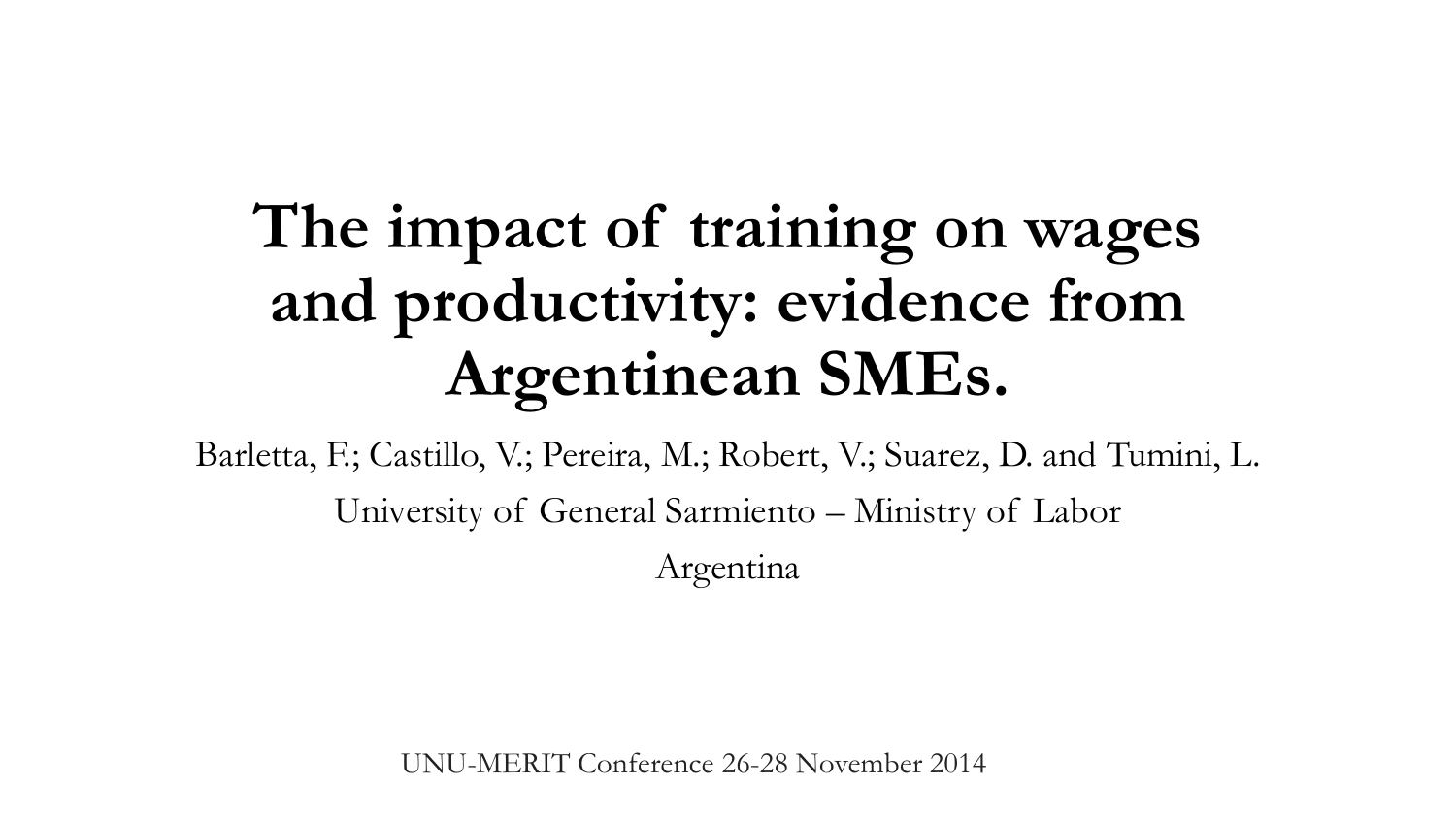## Outline

- 1. Motivation
- 2. Background
- 3. Objectives
- 4. Hypotheses
- 5. Methodology
- 6. Results
- 7. Conclusions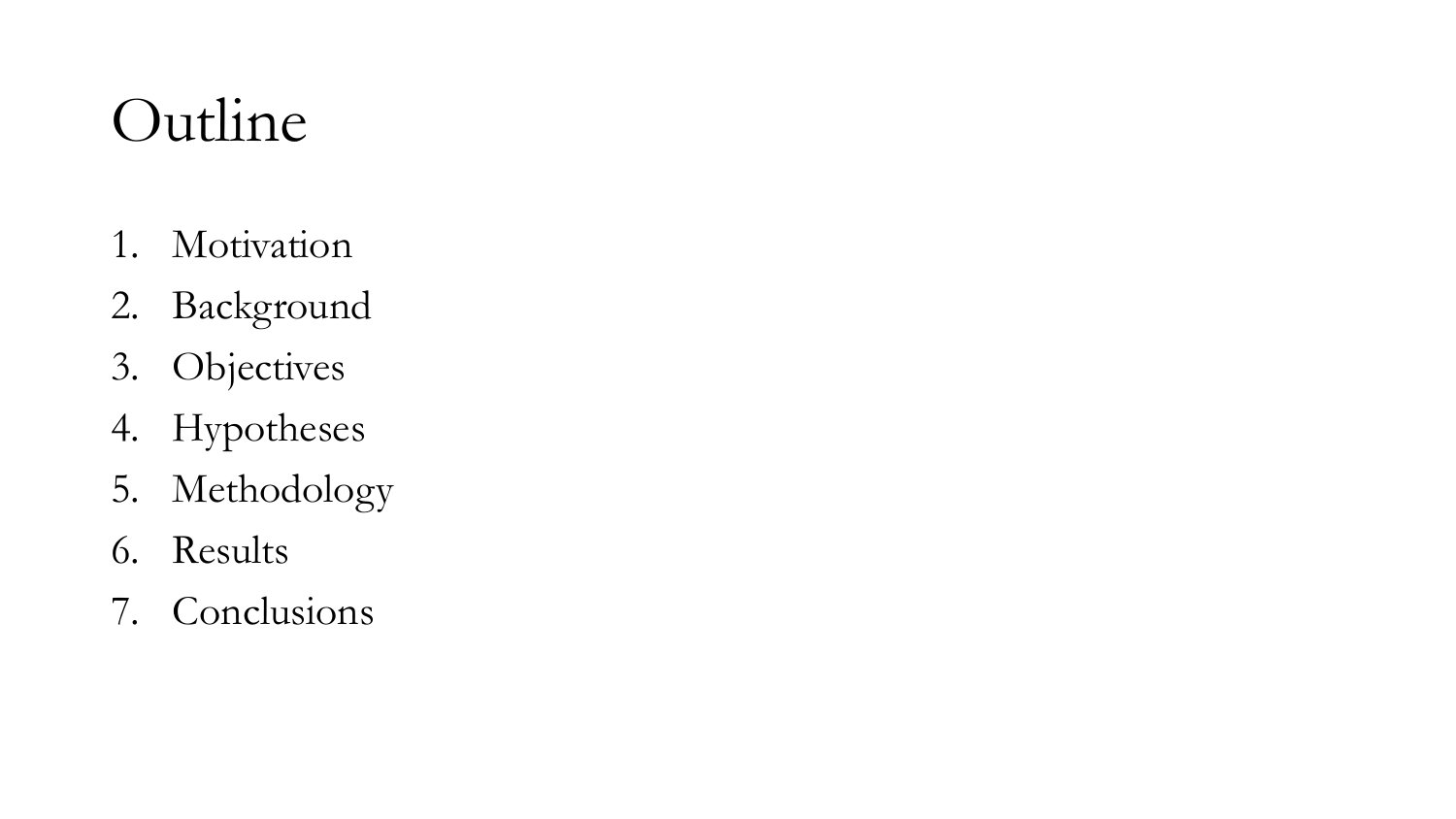### 0 60 120 180 240 1990 1991 1992 1993 1994 1995 1996 1997 1998 1999 2000 2001 2002 2003 2004 2005 2006 2007 2008 2009 2010 2011 -Productivity - Industrial Production Index - Employment **Productivity, employment and industrial production growth in manufacturing. Argentina.**   $(2003 = 100)$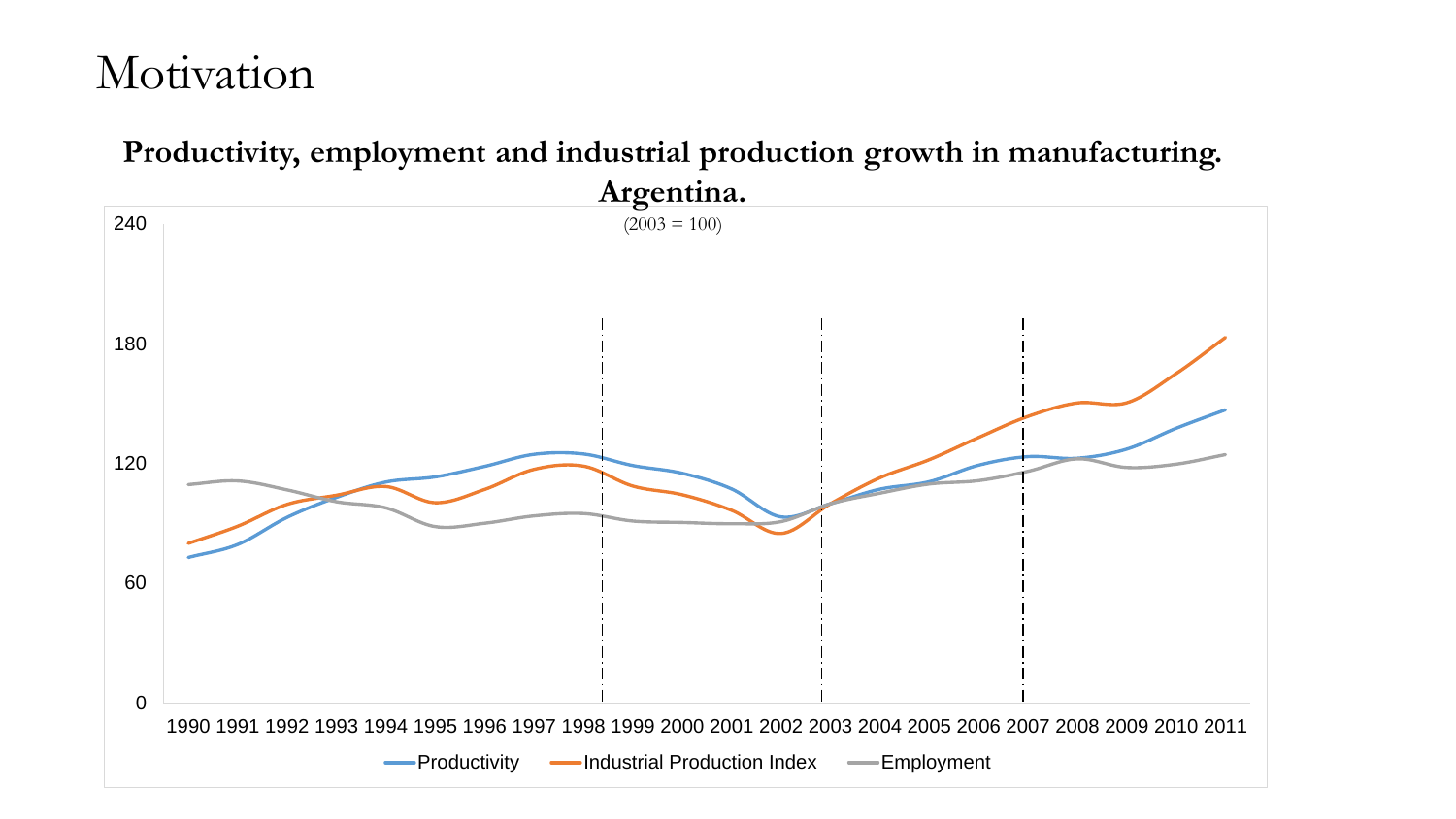#### **Productivity, employment and industrial production growth in manufacturing.**

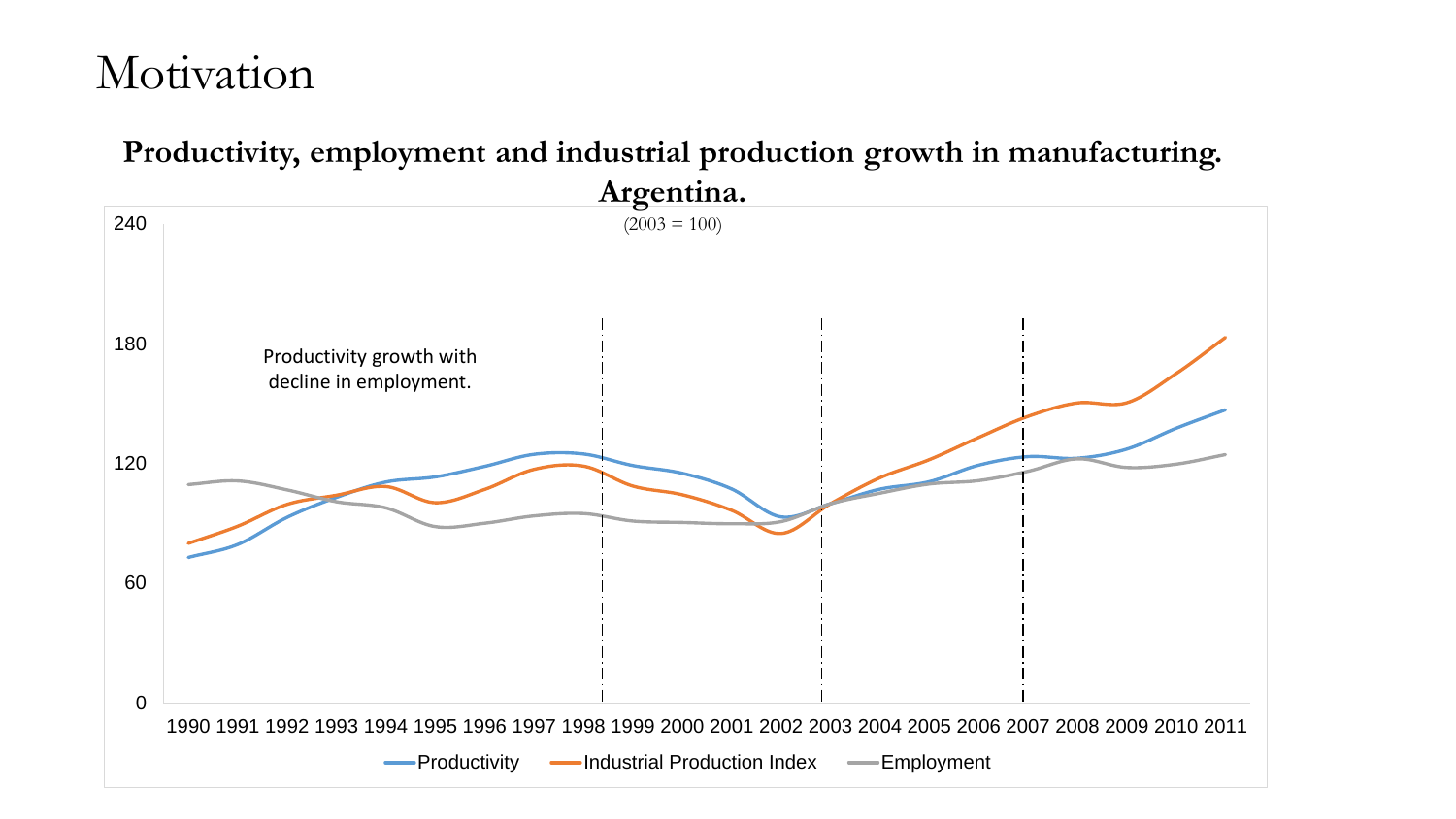#### **Productivity, employment and industrial production growth in manufacturing.**

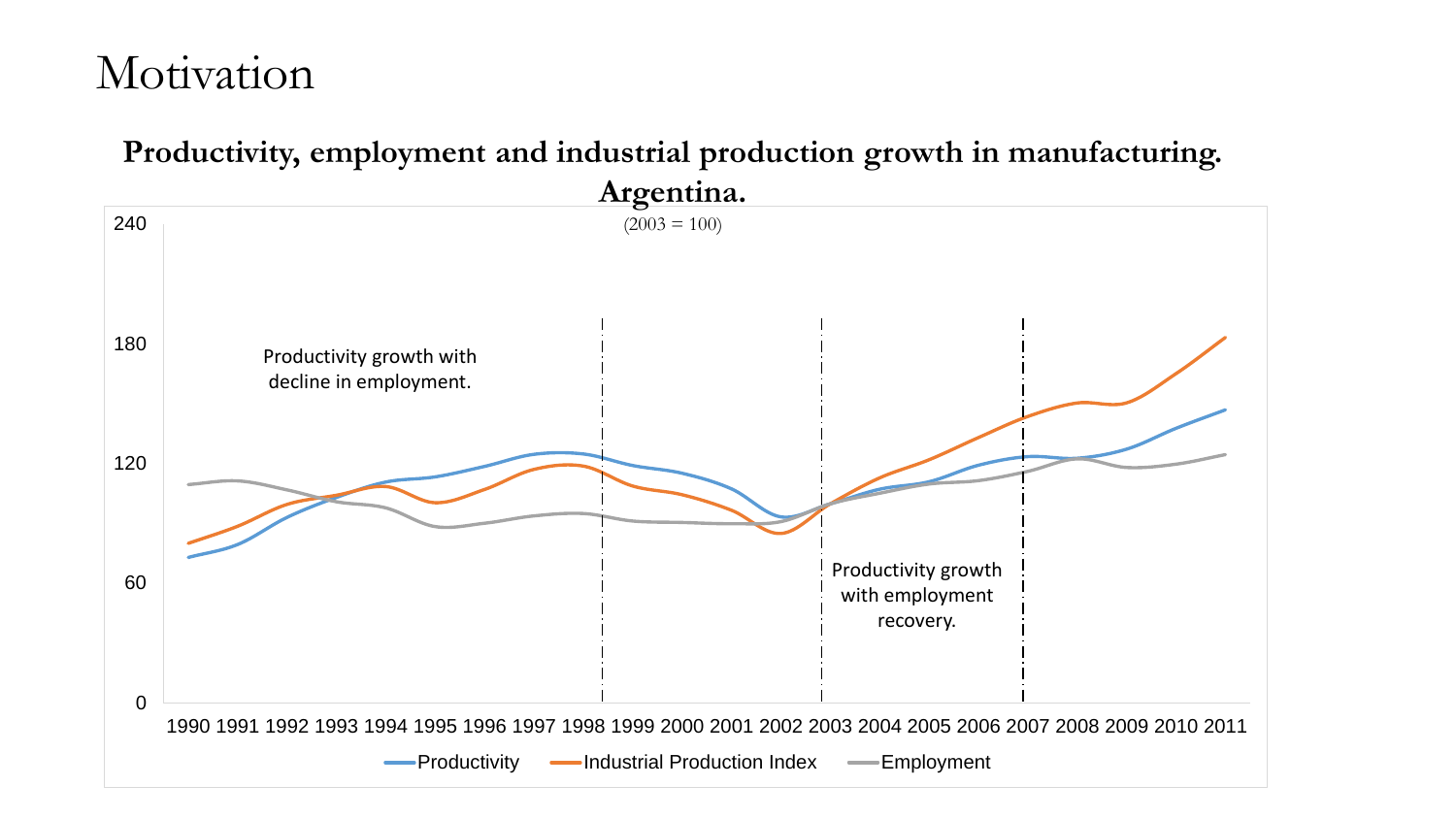#### **Productivity, employment and industrial production growth in manufacturing.**

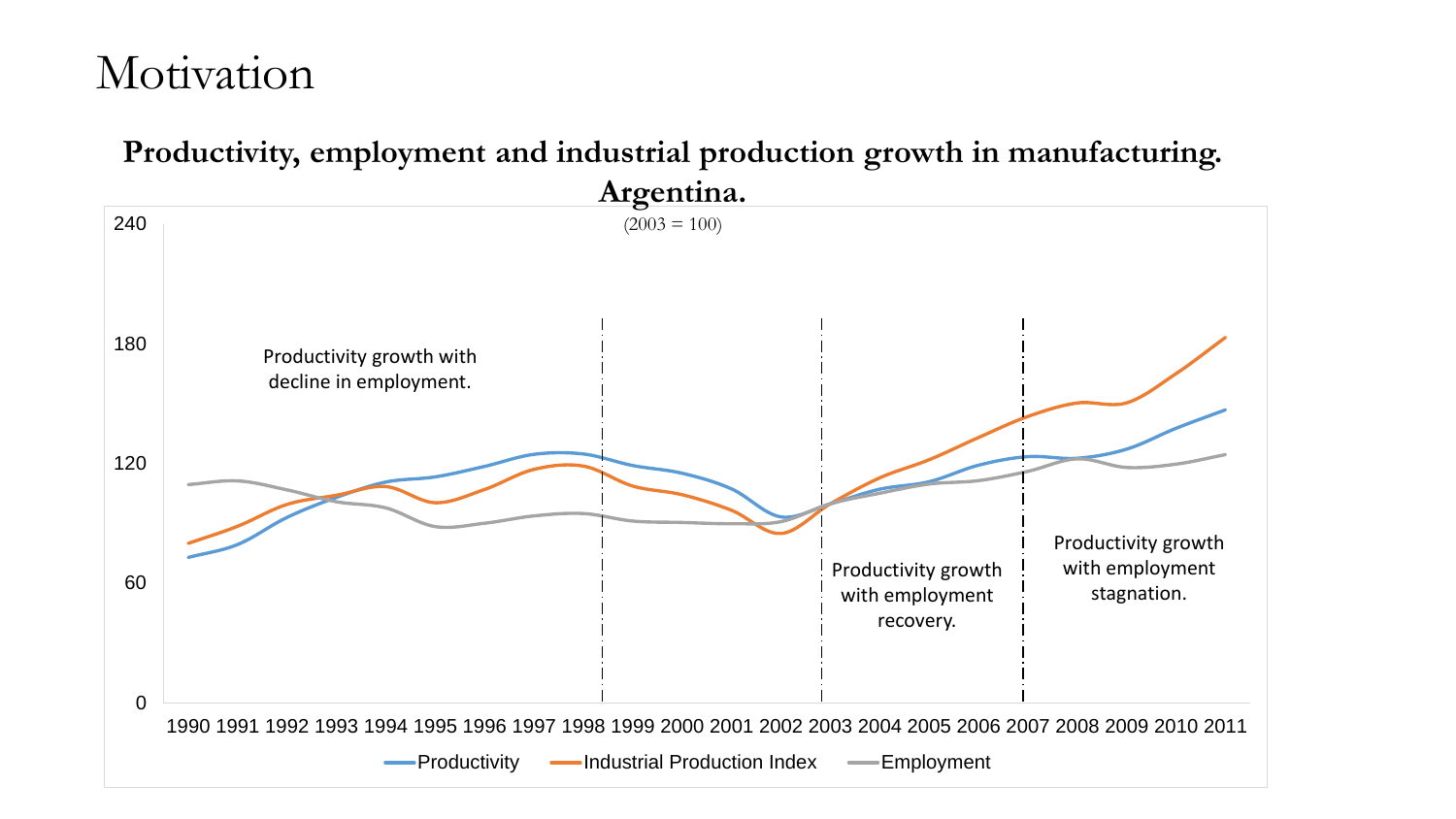

**Productivity and real wages. Argentine economy.**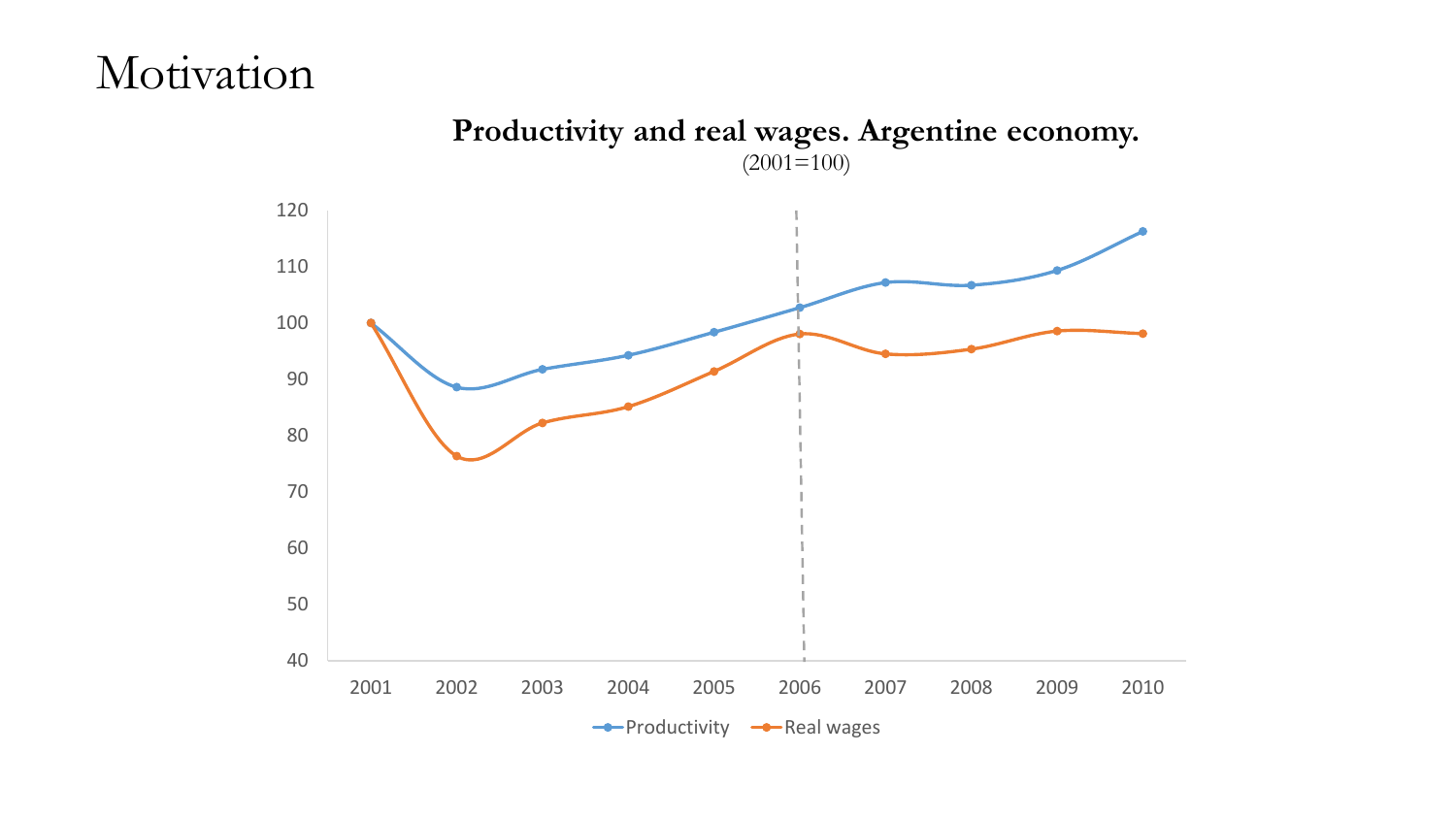

**Productivity and real wages. Argentine economy.**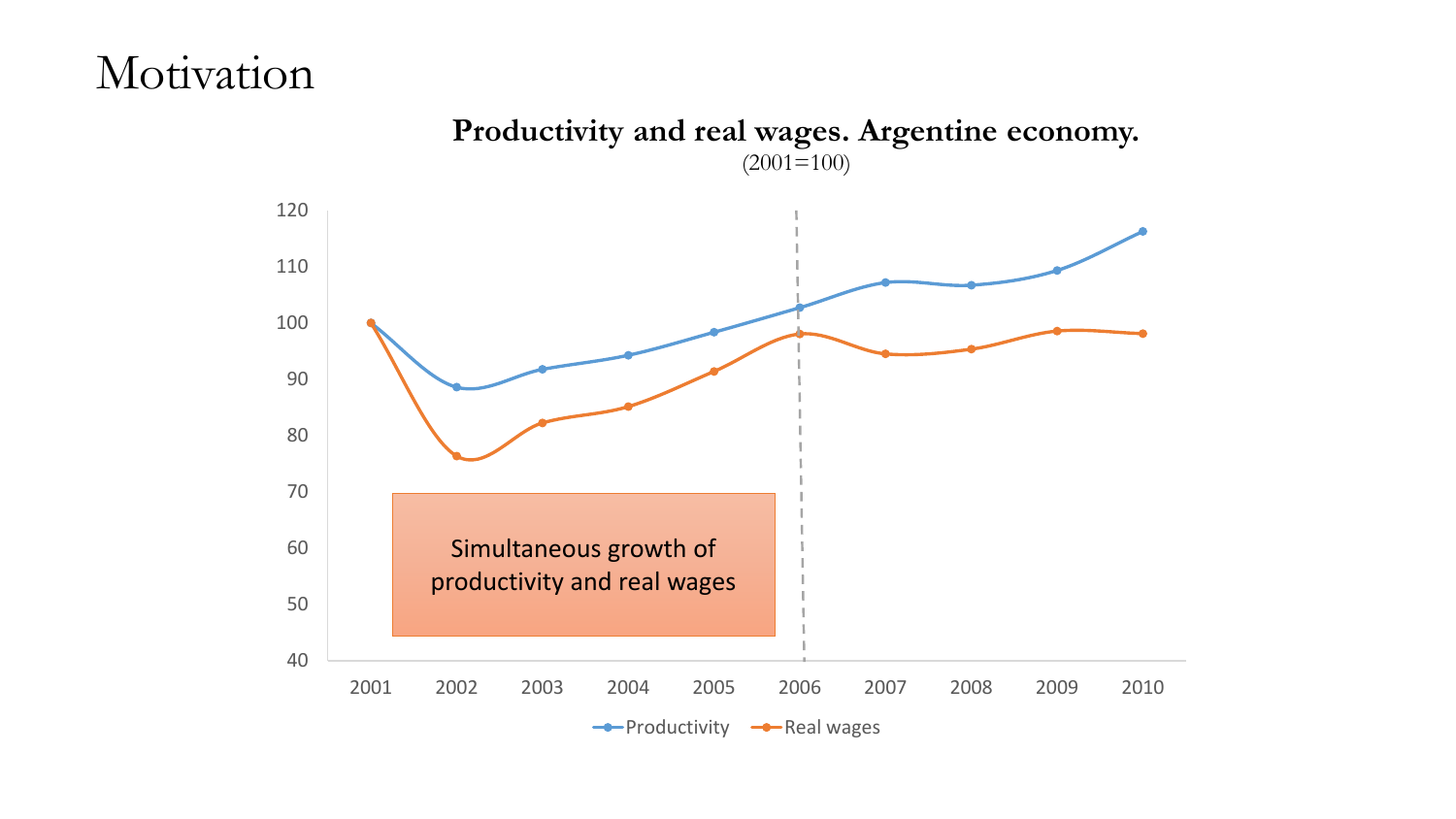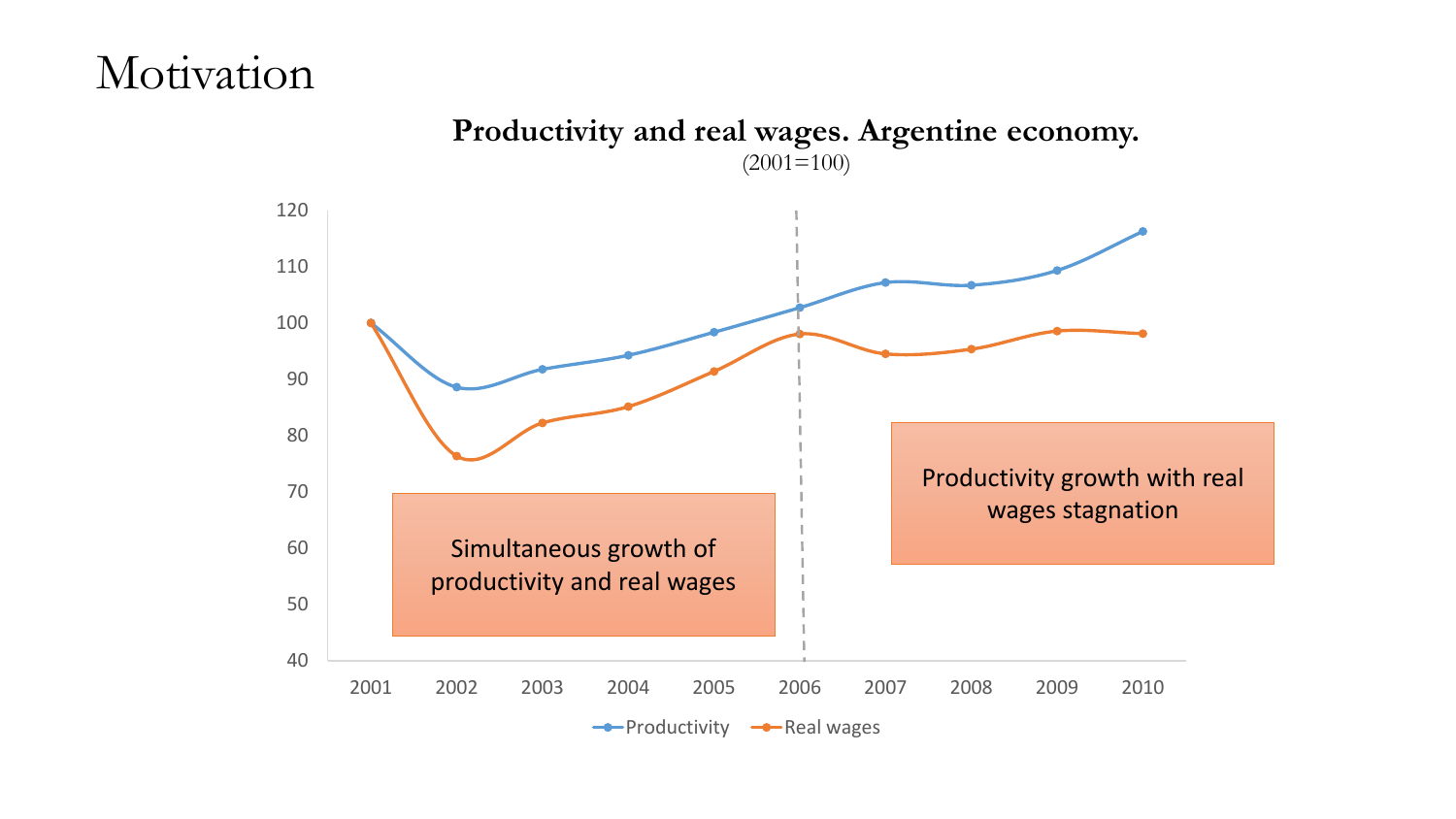The recent deceleration of growth, increase of inflation and stagnation of real wages have opened up a debate about:

- the mechanisms of transmission of productivity gains into higher wages and,
- the factors that impact on this relationship (productive structure/ labor institutions).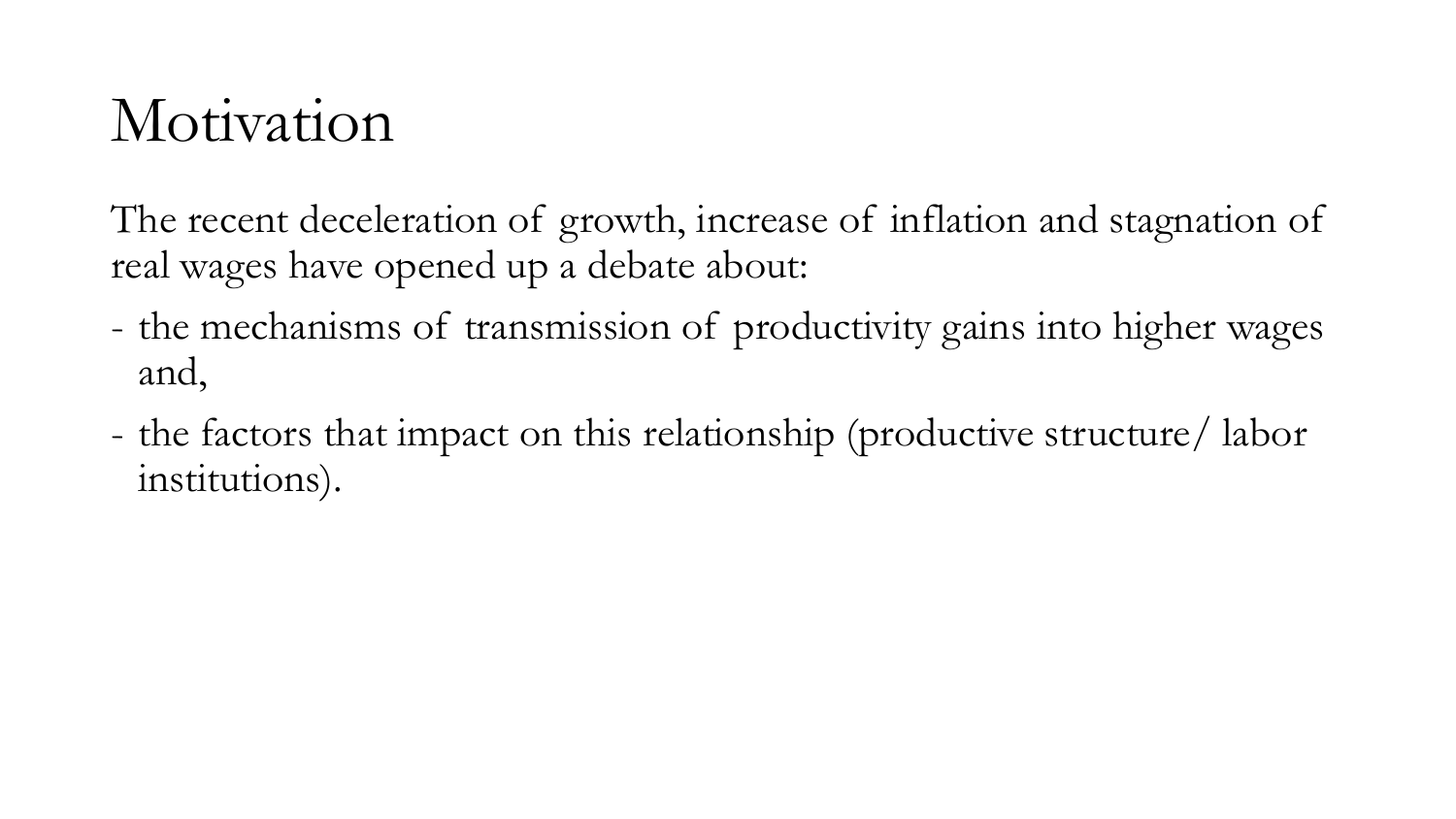# Background

**Structural change:** Productivity growth explained by changes in the productive structure (Peirano et al 2010; Lavopa, 2007, Cenda, 2010, Azpiazu and Shorr, 2010, Coatz et. al 2011, Santarcángelo et al 2011, Fernandez Burga and Porta, 2008, Basualdo et al, 2010, Roitter, et al 2013)

**Human capital and wage:** Effects of education on wages (Beccaria et al 2005, Beccaria and Maurizio, 2014, Groisman, 2014).

**Innovation studies:** Productivity growth explained by innovation activities (Robert et al, 2013; Crespi and Zuniga, 2012).

**Labor institutions:** Wages growth explained by the evolution of labor market institutions -collective bargaining agreements, minimum wage- (Palomino and Trajtemberg, 2006, Novick et al 2007, Sarabia et al 2010)

However… There is no evidence about productivity – wage relationship.

Our interest: how is this relationship at firm level?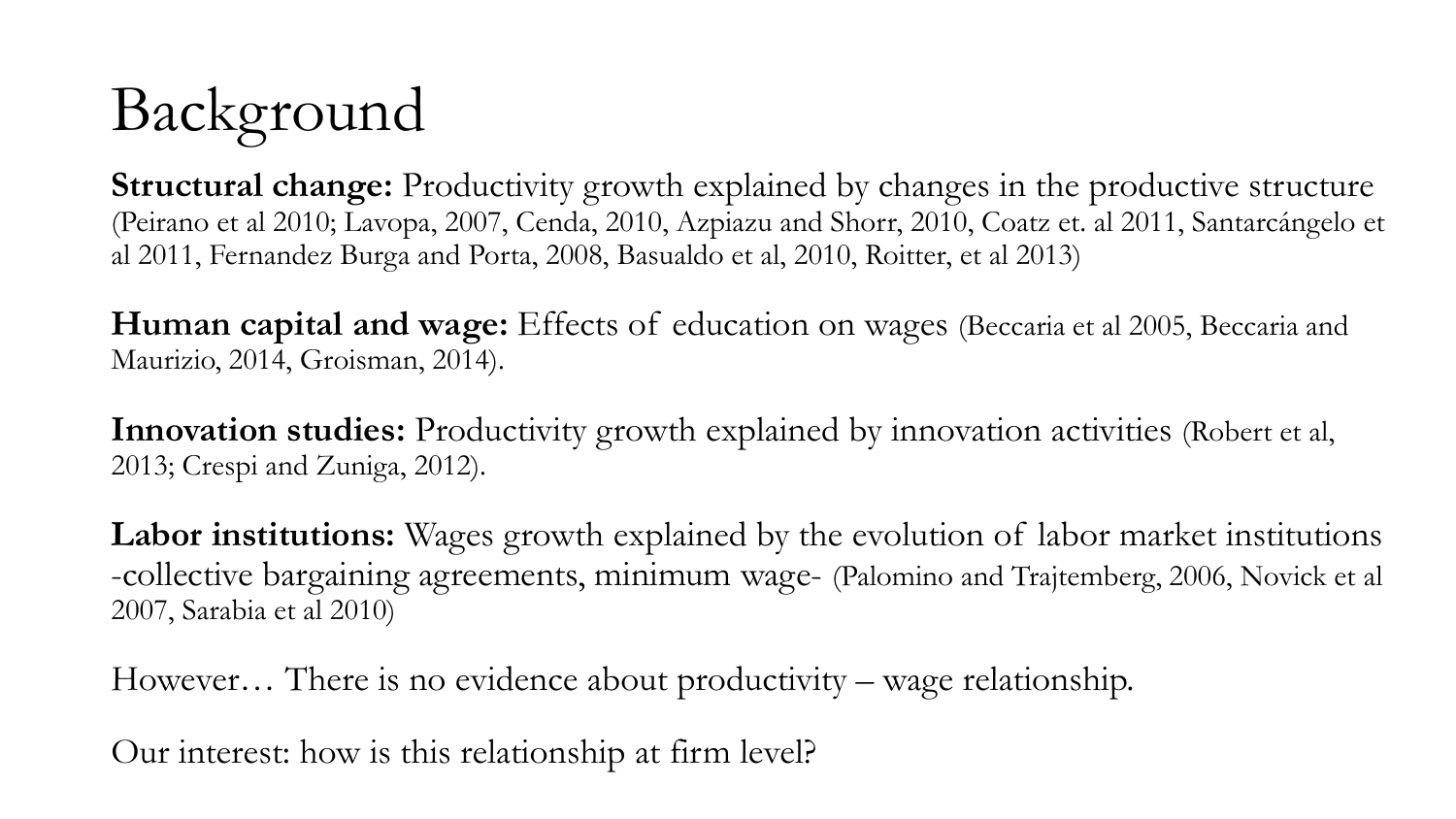## **Objectives**

- Explore productivity wage relationship at firm level.
	- Are wages a good proxy of productivity?
	- If not, which is the gap between wages and productivity?
- Explore the factors that intermediate the relationship between wages and productivity:
	- Sectorial R&D intensity (Cepal, 2012)
	- Labour institutions (Freeman and Medoff, 1984)

Following Conti (2005) and Dearden et al (2006) we study the relationship between salaries and productivity through a third variable: training for innovation and production.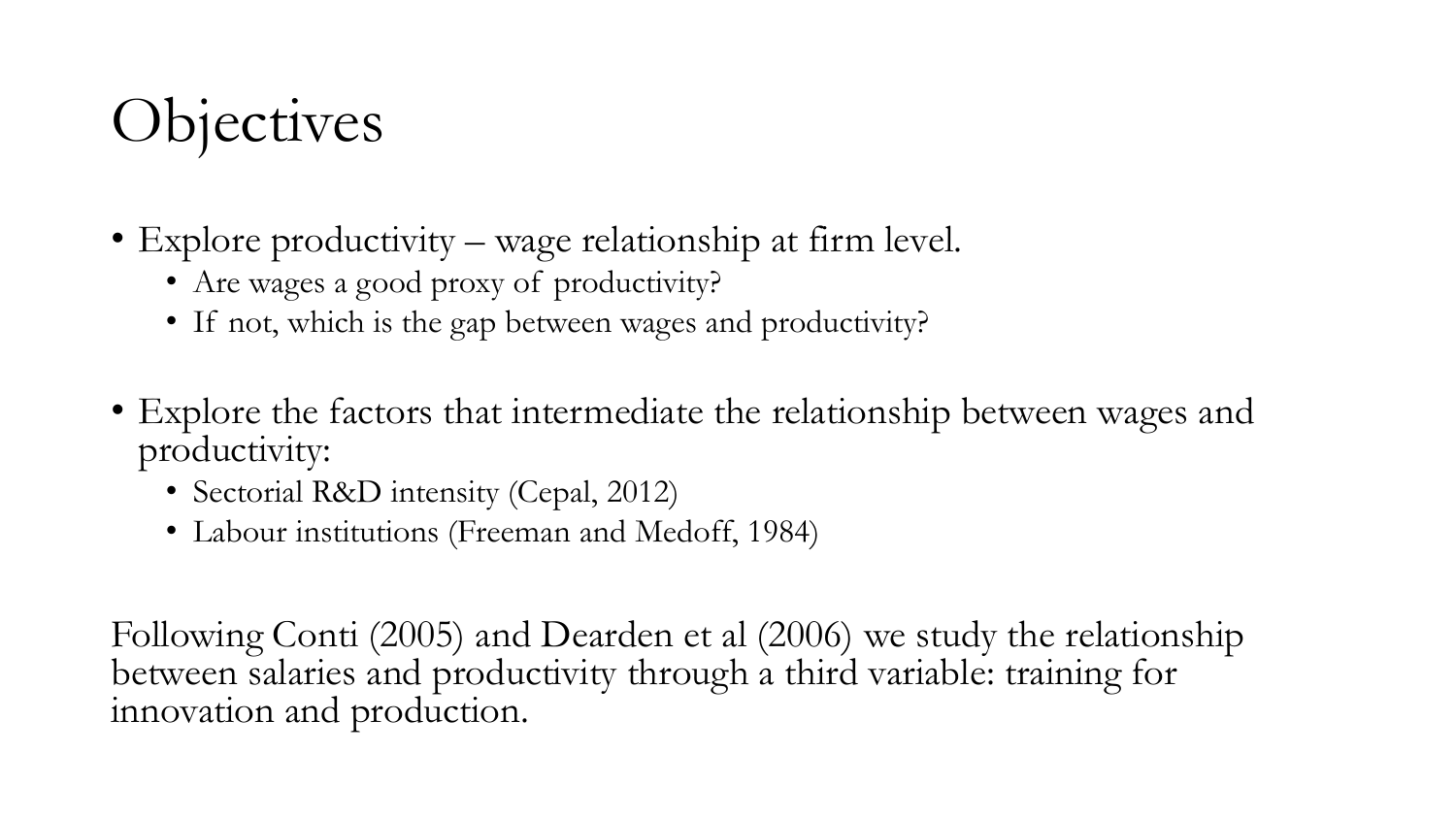# Hypotheses

**H1. The impact of training on productivity and wages.** Firms with trained workers show, on average, higher levels of wage and productivity. However, the impact of training on productivity is higher than the impact on salaries.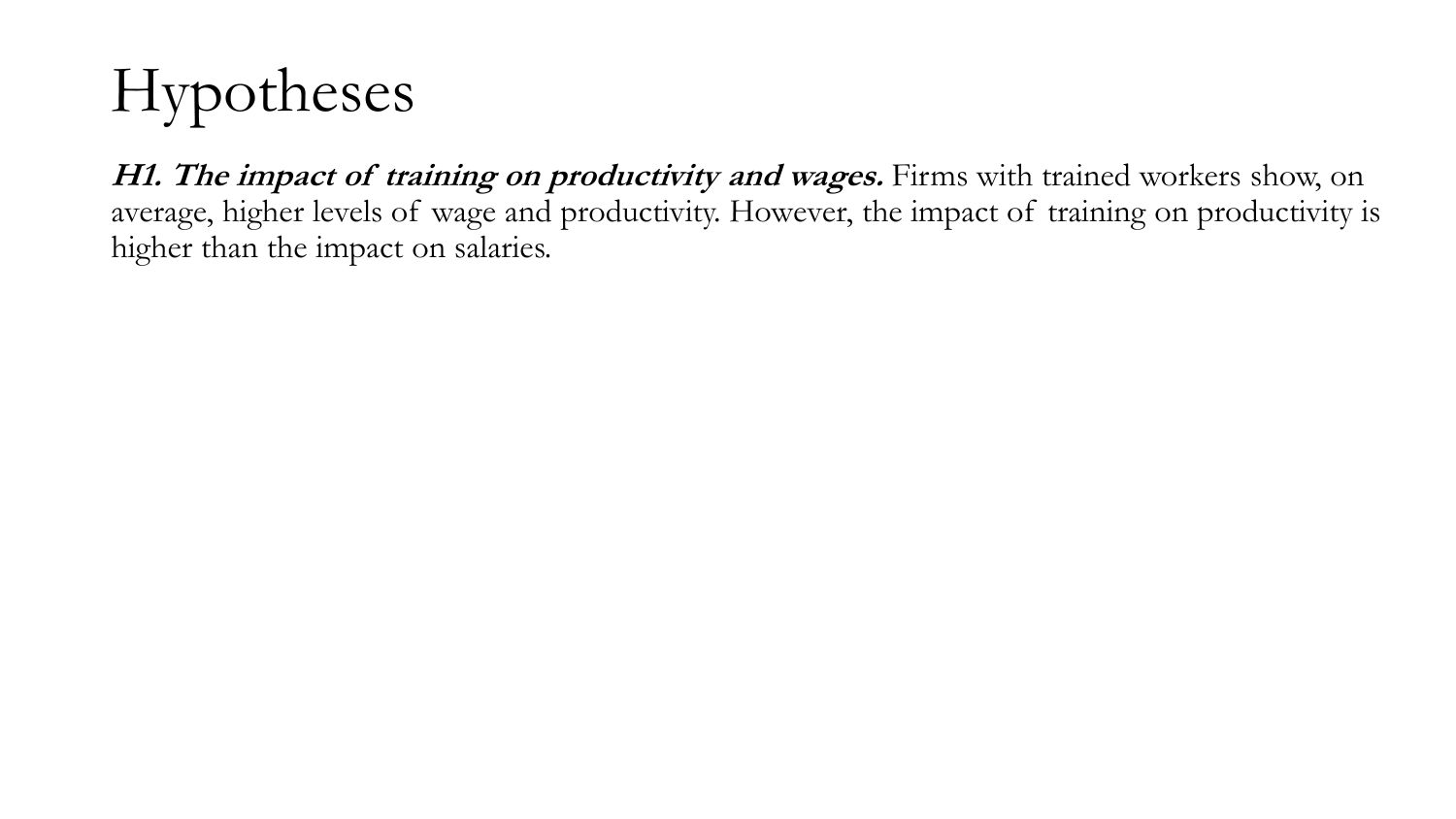# Hypotheses

**H1. The impact of training on productivity and wages.** Firms with trained workers show, on average, higher levels of wage and productivity. However, the impact of training on productivity is higher than the impact on salaries.

**H2. The effect of R&D intensity on productivity-wages relationship.** The gap between productivity and wages tends to decrease when one moves from low to medium and high tech sectors.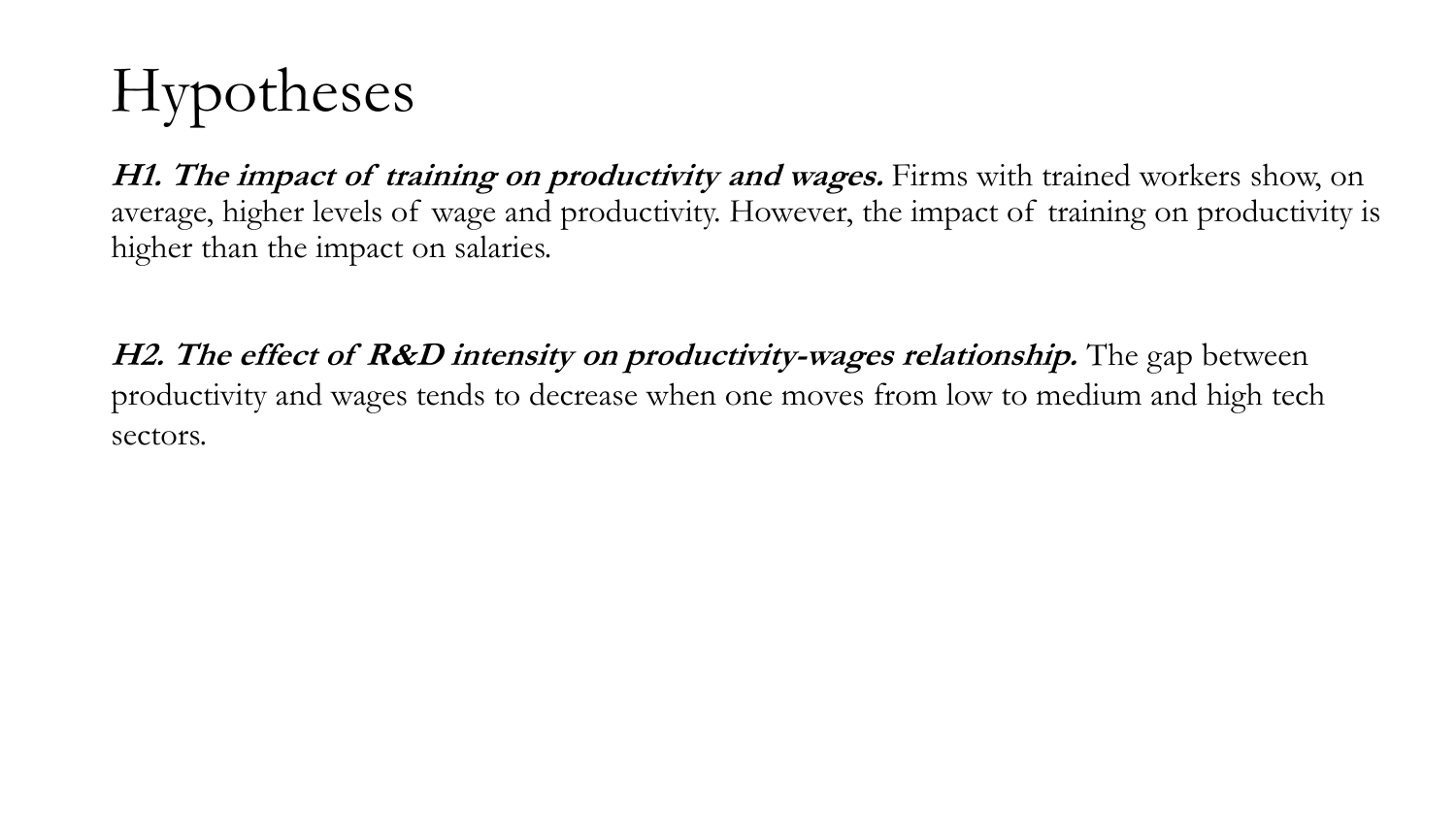# Hypotheses

**H1. The impact of training on productivity and wages.** Firms with trained workers show, on average, higher levels of wage and productivity. However, the impact of training on productivity is higher than the impact on salaries.

**H2. The effect of R&D intensity on productivity-wages relationship.** The gap between productivity and wages tends to decrease when one moves from low to medium and high tech sectors.

**H3. The effect of labor institutions on productivity-wages relationship.** The gap between salaries and productivity tends to decrease when one moves from activities where collective bargaining (union-led negotiations) led to wage increases below the mean to activities where negotiations led to over-the-mean increases.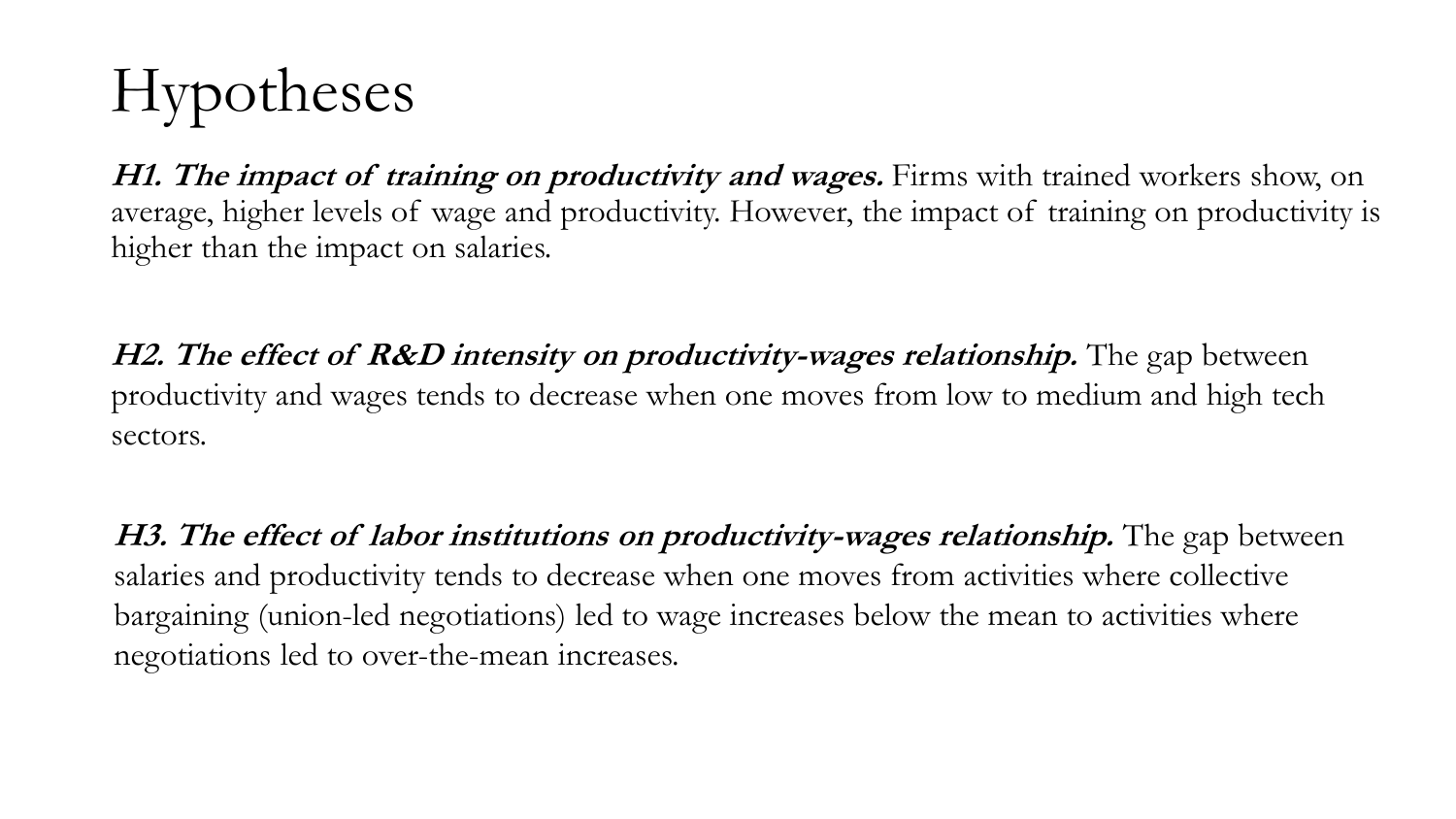

Two strategies:

**1.** Non- parametric estimation. **Propensity score matching** (Kernel, for small samples) **2.** Parametric technique. **Double-robust estimation** (Lunceford and Davidian, 2004).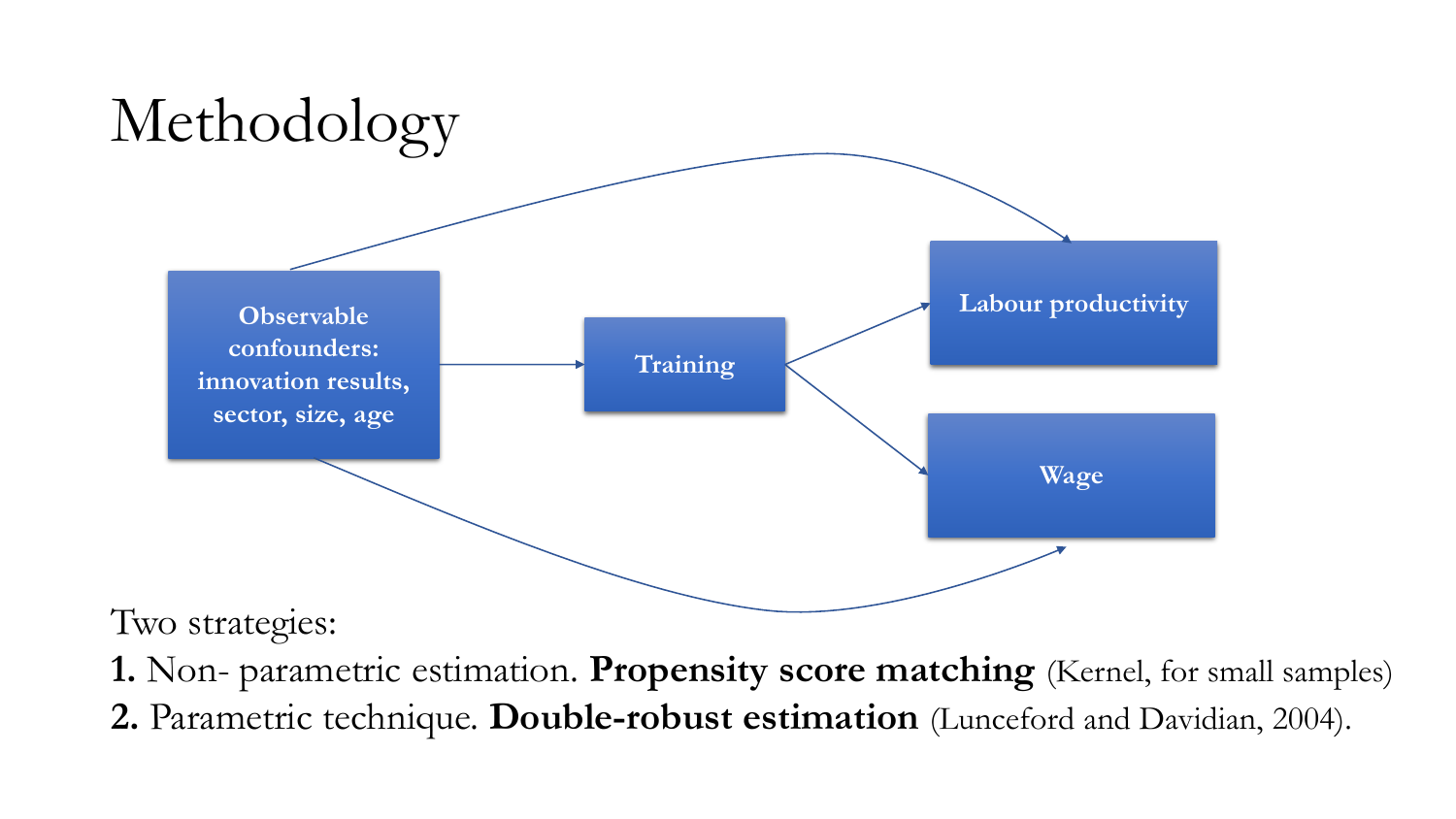# Methodology

### • **PSM**

**1º** Estimation of the probability of training conditioned by a set of observable factors.

**2º** Match each firm in the treatment group with a firm (or group of firms) of the control group that are strongly similar in terms of their observable factors.

**3º** The difference between both groups is only due to training and is named "Average Treatment effects on Treated" (ATT).

#### • **Double- robust estimation**

Combine in the same estimator, the model for estimating the propensity score and the model for estimating the outcome variable.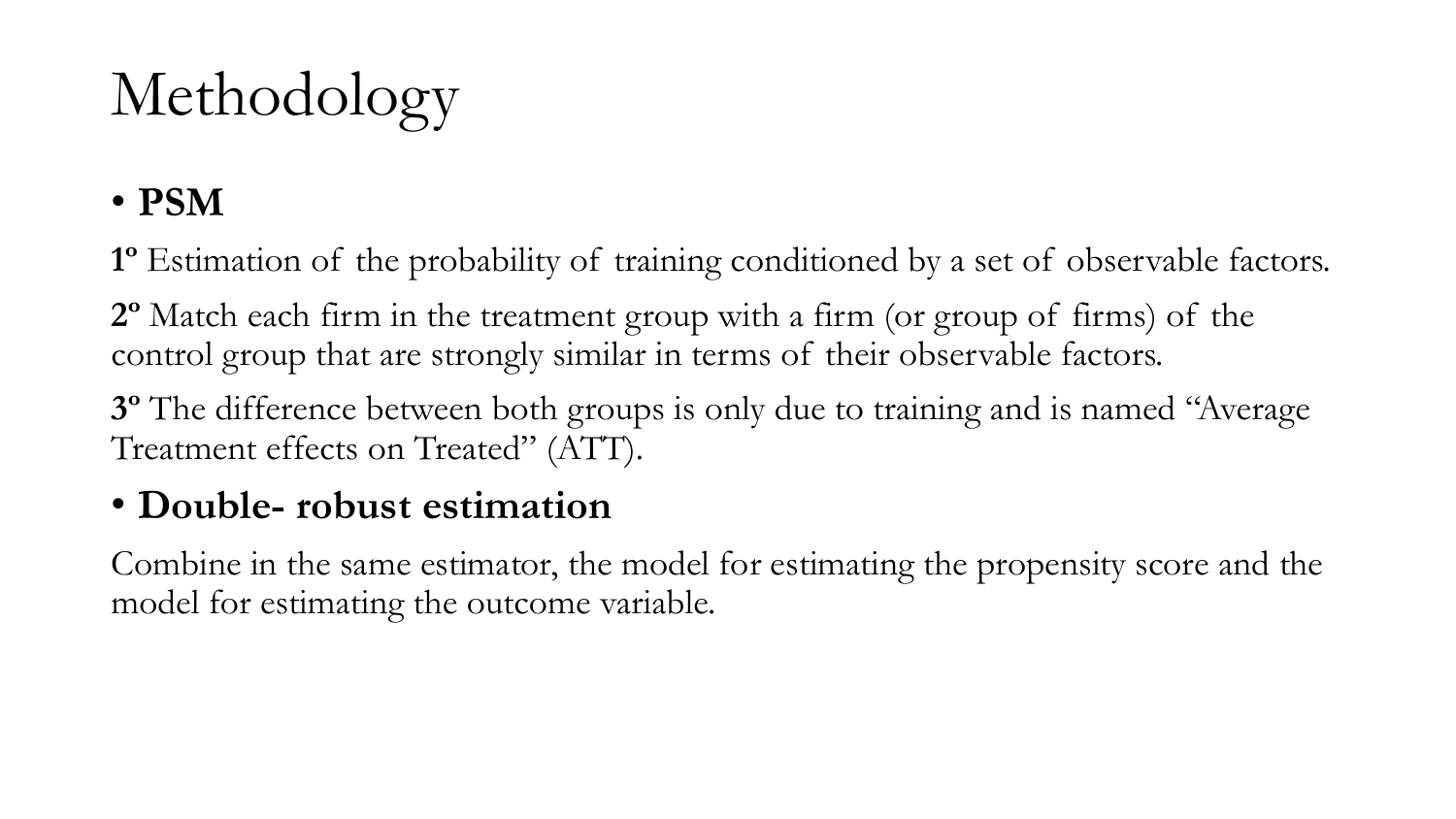### Data and variables

- 1416 SMEs from manufacturing.
- **SMEs Map survey.** Information about: productivity, wages, training, innovation results, control variables (size, age).
- **Ministry of Labour.** Information about: negotiated wages (salary from collective bargaining + unremunerated payments obtained in negotiations), annual average growth rate of employment and wages in the period 2003-2007.

| <b>Treatment Status</b> | Training actvities 2006-2008 |  |  |  |
|-------------------------|------------------------------|--|--|--|
|                         |                              |  |  |  |
| Yes                     | 61,5                         |  |  |  |
| $\bf No$                | 39,5                         |  |  |  |
| Total                   |                              |  |  |  |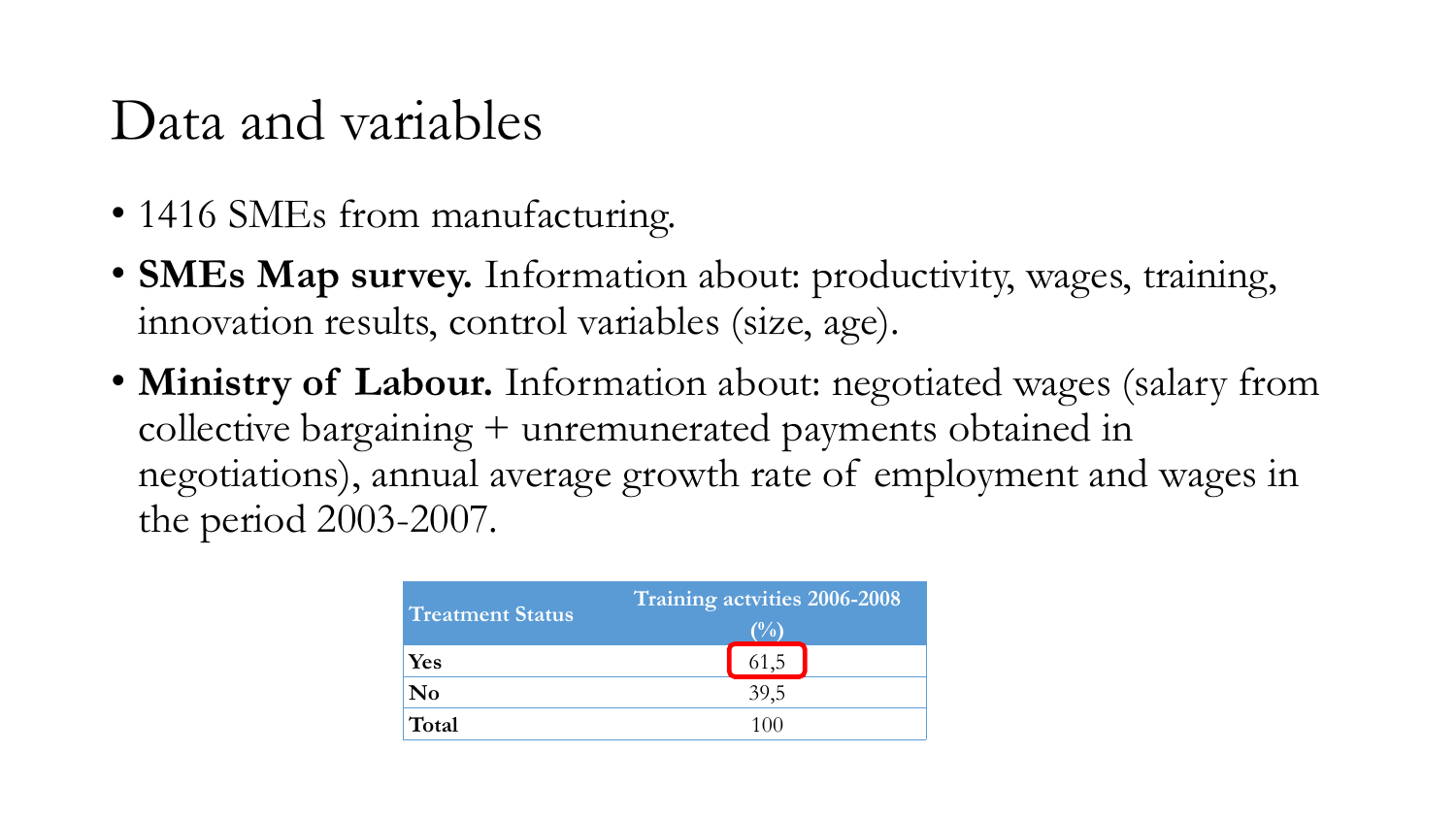## Results I. Propensity score matching.

|    |                                                                  | Output   | N (Treated) | N (Ctrol Group) ATT (Matched) |                      | T     |
|----|------------------------------------------------------------------|----------|-------------|-------------------------------|----------------------|-------|
| H1 |                                                                  |          |             |                               |                      |       |
|    | 1. Total Sample                                                  | ln(prod) | 823         | 508                           | 0.273                | 5.493 |
|    |                                                                  | ln(wage) | 823         | 508                           | 0.198                | 5.560 |
|    |                                                                  | Gap      |             |                               | $0.08\,$             |       |
| H2 |                                                                  |          |             |                               |                      |       |
|    | 2. Low Tech                                                      | ln(pred) | 367         | 254                           | 0.342                | 4.521 |
|    |                                                                  | ln(wage) | 367         | 254                           | 0.197                | 3.471 |
|    |                                                                  | Gap      |             |                               | $0.15$ <sup>1</sup>  |       |
|    |                                                                  |          |             |                               |                      |       |
|    | 3. High and Medium Tech                                          | ln(pred) | 454         | 242                           | 0.208                | 3.420 |
|    |                                                                  | ln(wage) | 454         | 242                           | 0.183                | 3.460 |
|    |                                                                  | Gap      |             |                               | $0.02 \rightarrow$   |       |
| H3 |                                                                  |          |             |                               |                      |       |
|    | 4. Collective bargain has led to $\Delta$                        | ln(pred) | 510         | 337                           | 0.287                | 4.102 |
|    | Wages below average                                              | ln(wage) | 510         | 337                           | 0.203                | 4.240 |
|    |                                                                  | Gap      |             |                               | 0.09<br>$=$          |       |
|    | 5. Collective bargain has led to $\Delta$<br>Wages above average |          |             |                               |                      |       |
|    |                                                                  | ln(pred) | 313         | 163                           | 0.260                | 3.274 |
|    |                                                                  | ln(wage) | 313         | 163                           | 0.185                | 3.43  |
|    |                                                                  | Gap      |             |                               | $0.07\,$<br>$\equiv$ |       |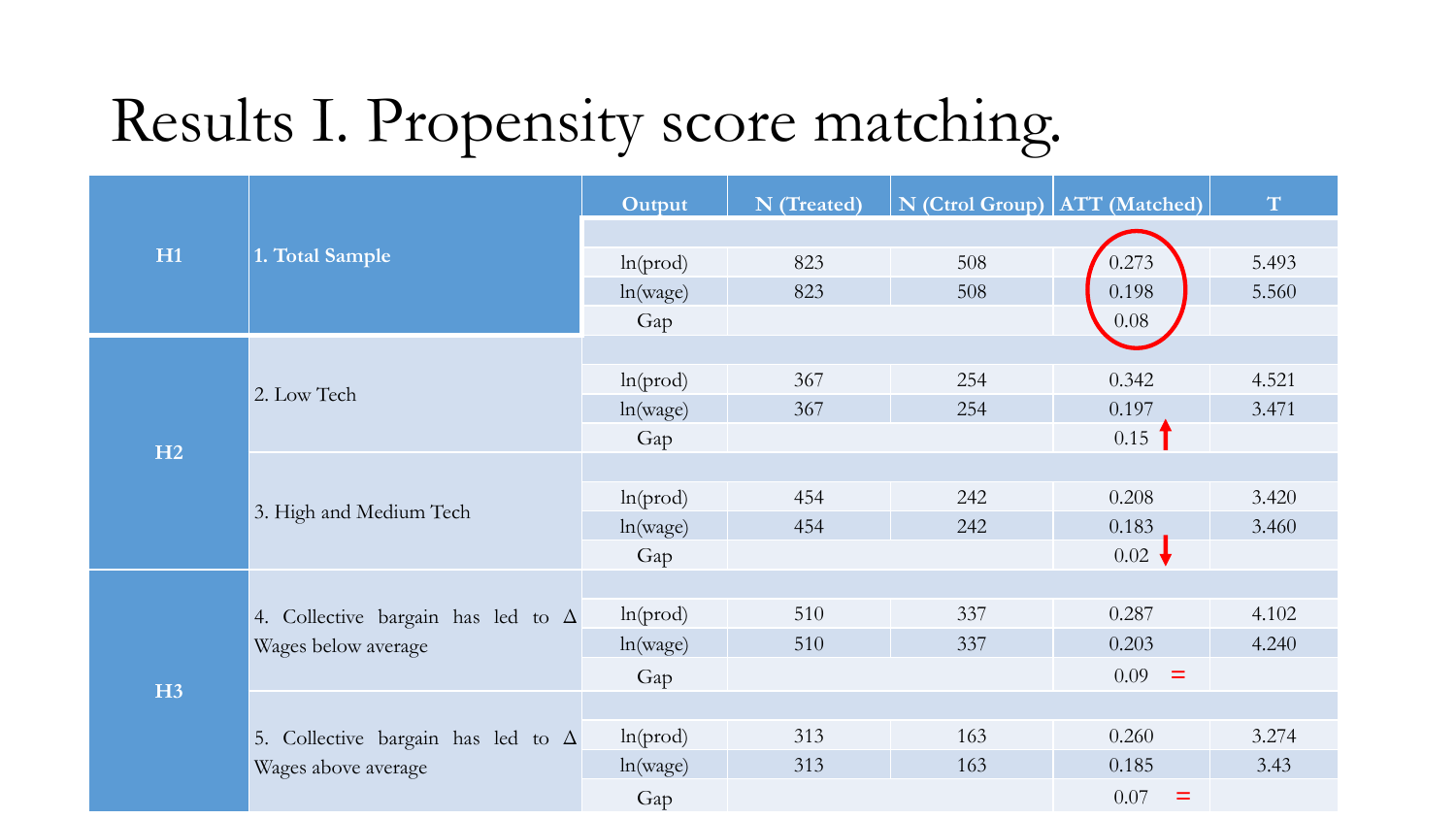### Results II. Double-robust estimation.

|                    | <b>Hypothesis 1</b> |             | <b>Hypothesis 2</b> |             |                             |             | <b>Hypothesis 3</b>             |             |                                                                                            |            |
|--------------------|---------------------|-------------|---------------------|-------------|-----------------------------|-------------|---------------------------------|-------------|--------------------------------------------------------------------------------------------|------------|
| <b>Model</b>       |                     |             | Low Tech            |             | <b>High and Medium Tech</b> |             | to $\Delta$ wages below average |             | Collective bargaining leads Collective bargaining leads<br>to $\Delta$ wages above average |            |
| <b>Output</b>      | 1.                  | 2.          | 3.                  | 4.          | 5.                          | 6.          | 7.                              | 8.          | 9.                                                                                         | 10.        |
|                    | Ln (prod)           | Ln (wage)   | Ln (prod)           | Ln (wage)   | Ln (prod)                   | Ln (wage)   | Ln (prod)                       | Ln (wage)   | Ln (prod)                                                                                  | Ln (wage)  |
| <b>Training</b>    | $0.253***$          | $0.183***$  | $0.307***$          | $0.185***$  | $0.211***$                  | $0.183***$  | $0.252***$                      | $0.185***$  | $0.247***$                                                                                 | $0.180***$ |
| Rate_emp0307       | 0.063               | $-0.270***$ | $-0.138$            | $-0.224*$   | 0.156                       | $-0.282**$  | $-0.077$                        | $-0.308**$  | 0.193                                                                                      | $-0.210$   |
| Rate_wage0307      | $-0.686**$          | $-0.367*$   | $-1.347***$         | $-0.447*$   | 0.065                       | $-0.210$    | $-1.303***$                     | $-0.772***$ | 0.620                                                                                      | 0.501      |
| <b>Innovation</b>  | $0.150***$          | 0.033       | $0.116*$            | 0.068       | $0.179**$                   | 0.000       | $0.124**$                       | 0.037       | $0.193**$                                                                                  | 0.003      |
| Age                | $-0.004**$          | $-0.005***$ | $-0.003$            | $-0.006***$ | $-0.003$                    | $-0.005***$ | $-0.003$                        | $-0.005***$ | $-0.003$                                                                                   | $-0.005**$ |
| _cons              | 18.673***           | 20.067***   | 16.082***           | 21.397***   | 16.495***                   | 19.553***   | 17.317***                       | 20.037***   | 16.728***                                                                                  | 18.635***  |
| chi <sub>2</sub> p | 6.66e-23            | 2.67e-29    | 1.14e-13            | 8.07e-13    | 1.31e-09                    | 4.17e-12    | 2.69e-16                        | 5.37e-20    | 7.36e-10                                                                                   | 1.61e-11   |
| N                  | 1326                | 1322        | 611                 | 609         | 699                         | 697         | 850                             | 846         | 481                                                                                        | 481        |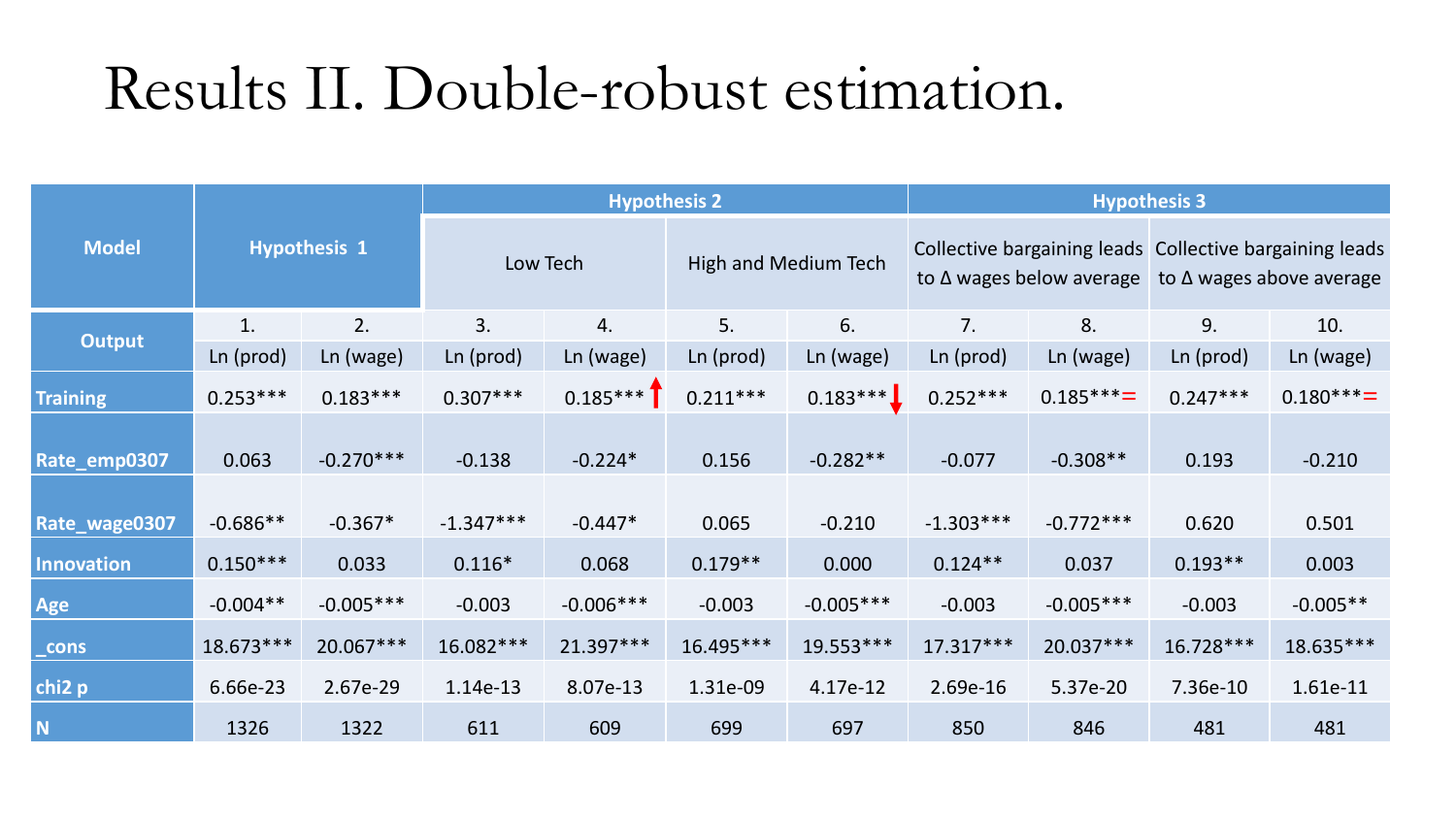## Conclusions

- The impact of training on productivity is higher than the impact on wages. Gains from training are not fully translated to wages.
- The gap tends to decrease among medium- and high-tech sectors, which provides evidence regarding the impact of the process of structural change on equity.
- However, labor institutions would not seem to have any contribution to close the gap.